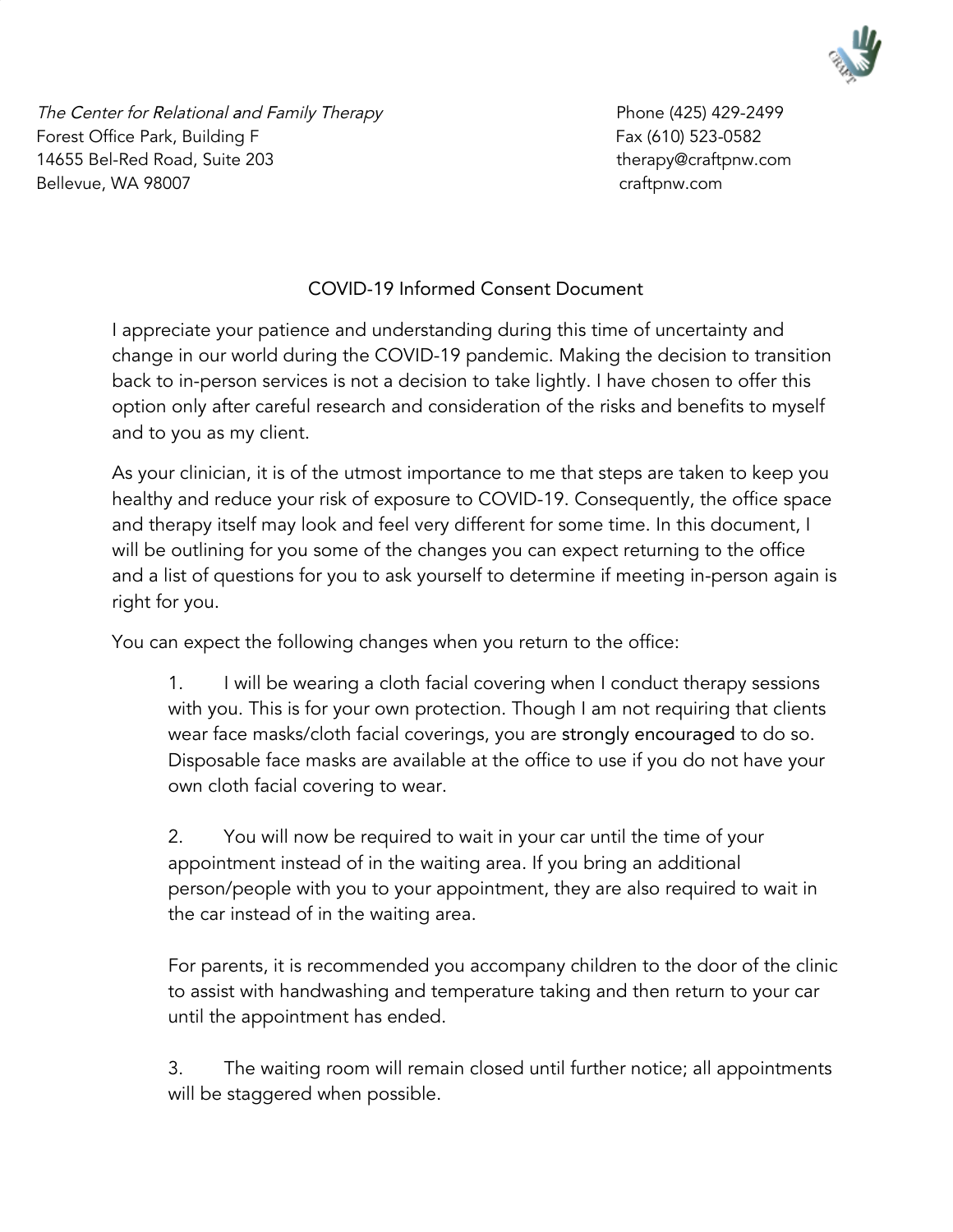

The Center for Relational and Family Therapy entitled and the Center for Relational and Family Therapy Forest Office Park, Building F **Fax (610)** 523-0582 14655 Bel-Red Road, Suite 203 therapy@craftpnw.com Bellevue, WA 98007 craftpnw.com

4. You will now be required to wash your hands immediately upon arrival in the downstairs bathroom or our kitchen sink.

5. The office furniture is now re-arranged to ensure 6 feet of distance between you and I during session.

6. If you have a thermometer at home, it is requested that you take your temperature prior to your appointment to ensure you do not have a fever (temperature of 100.4℉ or above). I will also take my temperature at home prior to arriving at the office each day. I will ask you to take your temperature upon arrival to the clinic; you may use my office thermometer and we will provide you gloves to use the thermometer and show the reading to your clinician. Alternatively you may bring your own thermometer to show the reading to your clinician.

7. If you experience any signs of illness (e.g., sore throat, fever, shortness of breath, loss of smell, etc.), or if you had contact within 7 days of your appointment with someone who tested positive for COVID-19, please stay home and cancel your appointment. I will also cancel appointments if I experience signs of illness or learn that I was exposed to a case of COVID-19. For the foreseeable future, I will not be charging late cancellation fees if a session is canceled due to illness.

8. Daily office cleaning will be increased by everyone at CRAFT. After each client's appointment, I will disinfect fabric surfaces where each client was sitting and sanitize the front door handle to the building prior to the next client's arrival.

9. A comprehensive exposure control, mitigation, and recovery plan will be posted in the office. You have also been given a copy of it along with this document to review.

10. In the event that anyone who has been in the office tests positive for COVID-19, I may be required to disclose your name and contact information to the Department of Health as part of contact tracing procedures. They may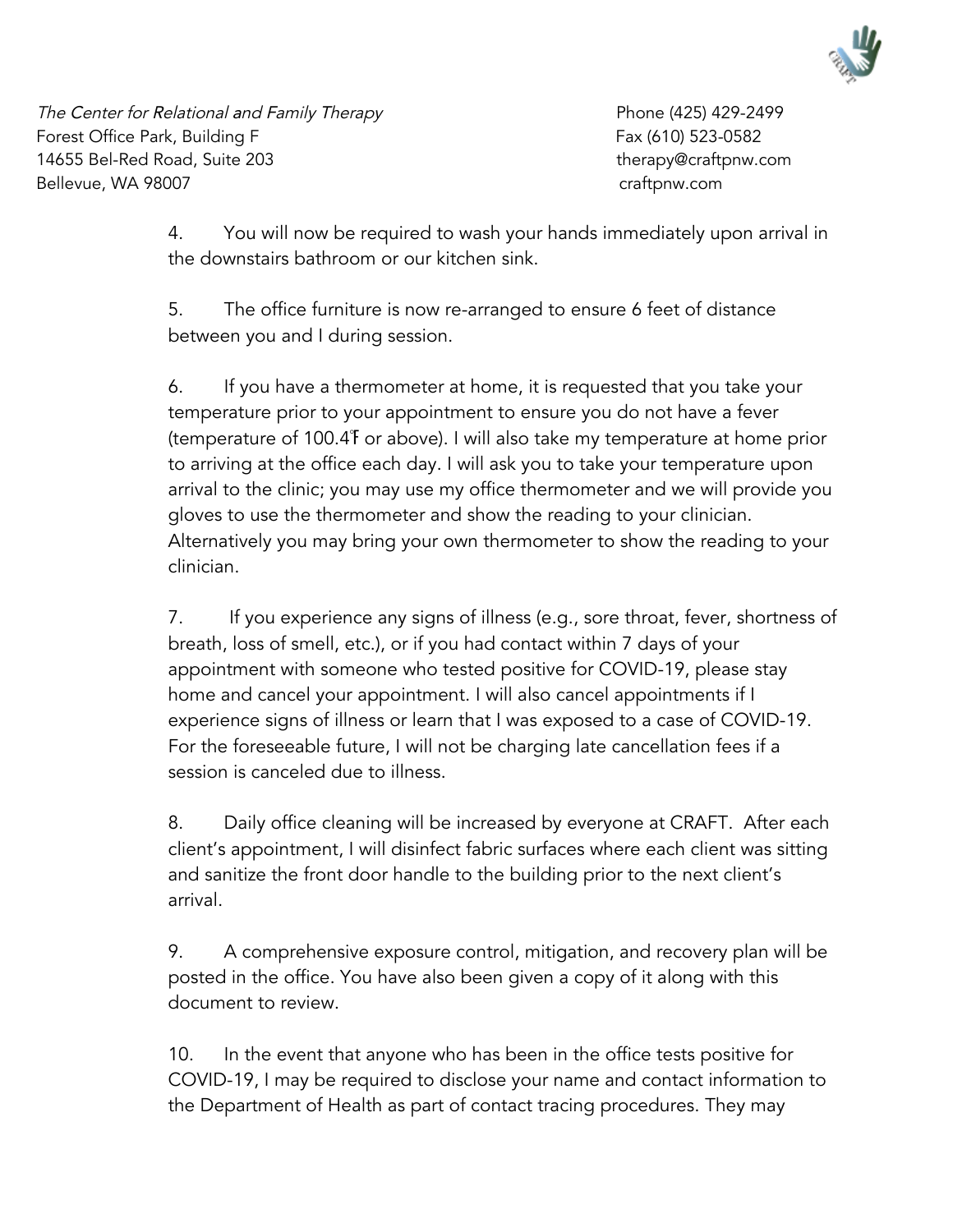

The Center for Relational and Family Therapy entitled and the Center 1425) 429-2499 Forest Office Park, Building F **Fax (610)** 523-0582 14655 Bel-Red Road, Suite 203 therapy@craftpnw.com Bellevue, WA 98007 craftpnw.com

contact you to inform you of your exposure. I will also contact you directly to inform you of your exposure within 24 hours of learning about a positive case in the office.

Please do not hesitate to ask any questions about these changes or the current requirements set forth for professional office-based services. The requirements can be found at this link:

[https://www.governor.wa.gov/sites/default/files/COVID19Phase2ProfessionalServicesG](https://www.governor.wa.gov/sites/default/files/COVID19Phase2ProfessionalServicesGuidance.pdf) [uidance.pdf.](https://www.governor.wa.gov/sites/default/files/COVID19Phase2ProfessionalServicesGuidance.pdf)

Making the decision to return to in-person services is a personal decision that should only be made after great consideration of your risk and the risk to those in your household. When making your decision, I encourage you to think about the following questions:

1. Am I considered high-risk by the CDC (Centers for Disease Control and Prevention)? A high-risk person is defined as someone who meets at least one of the following criteria: is 65 years or older, lives in a nursing home or long-term care facility, has moderate-severe asthma or chronic lung disease, has a serious heart condition, is immunocompromised, is severely obese (BMI of 40 or higher), has diabetes, has chronic kidney disease, or has liver disease.

2. Is someone in my household considered high-risk by the CDC? Consider if attending in-person appointments may inadvertently expose someone in your household (or someone with whom you have regular contact) who is high-risk and if this is a risk you are willing to take.

If you answer yes to either of these questions, you are encouraged to not attend sessions in-person until further notice (telehealth services are still available to you as an alternative).